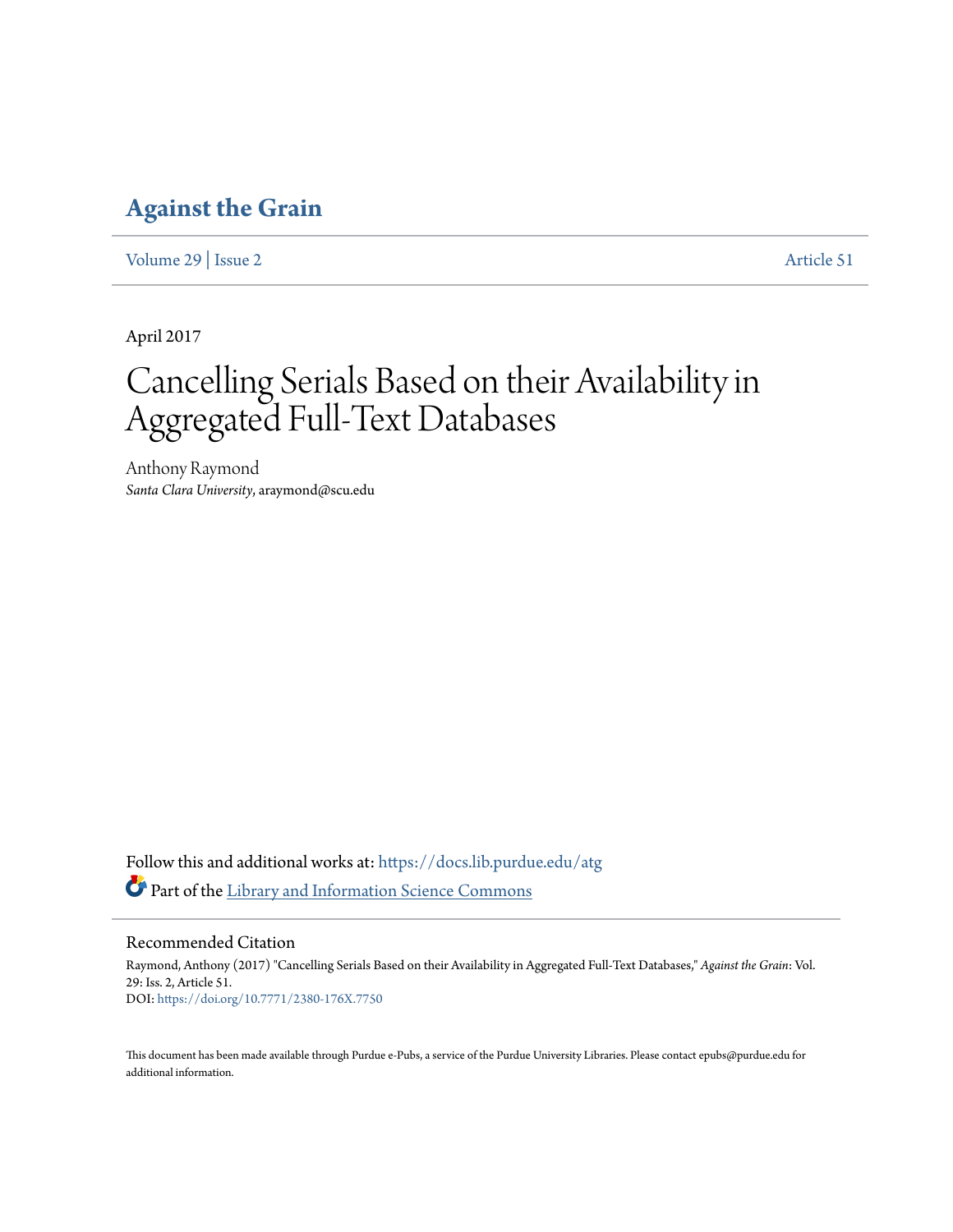# Canceling Serials Based on their Availability in Aggregated Full-Text Databases

by **Anthony Raymond** (Business Librarian, Santa Clara University, Santa Clara, CA 95053) <araymond@scu.edu>

### **Introduction**

Canceling an individual serial subscription when the journal is available in a third-party aggregated full-text database (AFTD) has been an option for academic libraries since these databases came into wide use in the late 1990s, yet little discussion of this option has taken place in the literature. Third-party aggregated full-text databases refer to products sold by companies that do not themselves publish journals but only distribute journal content — for example, various well known products sold by **EBSCO** and **ProQuest** and some open access databases such as **Project Muse**. This article looks at several case studies that discuss this option at some length and describes **Santa Clara University Library's (SCU)** experience employing it. Two of the studies conclude that canceling individual journal subscriptions based on their availability in an AFTD is an acceptable, even desirable, option while two others conclude it far too risky. Considering the many variables involved, this article argues that there is insufficient evidence to make a definitive judgement about whether this option is appropriate for all academic libraries or for all subject areas. It also suggests that fiscal responsibility demands that academic librarians evaluate this option within the context of their institutional and disciplinary circumstances rather than rely on studies and experiences from other libraries that may have little relevance to their specific situation.

#### **Literature Review**

Among the numerous articles describing budget-driven serials cancellation projects undertaken by academic libraries since 2000, only a few give serious consideration to the option of canceling serial subscriptions based on their availability in AFTDs. Considering the significant potential cost-savings, it is surprising that more attention has not been paid to this issue. **Sprague** and **Chambers** (2000) is perhaps the earliest attempt to understand the implications of canceling individual journal subscriptions based on their availability in AFTD. Their study, conducted at the **University of Colorado**, **Colorado Springs**, **Kraemer Family Library**, compares the content of seventy-nine print journals from a wide range of subject areas to the full-text content of these same journals in five AFTDs that the library subscribed to at the time. They compared the content in terms of currency (access to the latest issues of the journal); coverage (reliable access to all major articles); graphics (the inclusion of all figures, tables, formulas and other graphical information); and stability (availability of journal content over the long term); finding deficiencies with AFTD content in terms in all four areas. Their conclusion was that it was much too risky for libraries to use AFTDs as a replacement for individual journal subscriptions.

**Kalyan** (2002) is an early description of how this option was employed by a U.S. academic library in response to a budget shortfall. This study identified 461 print journals eligible for non-renewal in a wide range of disciplines based on the fact that the content was sufficiently available in one or more AFTDs that **Seton University Libraries** subscribed to. Journals with embargoes of twelve months or more were excluded. It was decided that the cost-savings of \$83,000 resulting from canceling the 461 journals duplicated in at least one AFTD outweighed the risk of publishers imposing embargoes or completely pulling their content. The **Kalyan** study was the inspiration for adopting this option for the subject areas of business and economics at **SCU** in 2005. **Nixon** (2010) describes **Purdue University Libraries'** use of this option in response to yet another budget-driven serials cancellation project. Unlike two previous cancellation projects undertaken in 1992 and 1997, in 2009 **Purdue** had access to several AFTDs providing a significant increase in the number of full-text journals they had access to and they decided to take advantage of this despite the known risks. Anticipating that content would indeed be pulled, **Purdue** set aside funds to replace any journals that were dropped by an aggregator. In a follow-up study to **Sprague** and **Chambers** (2000), **Thohira**, **Chambers** and **Sprague** (2010) confirmed that the deficiencies found in AFTD content ten years earlier, most importantly content instability, made using AFTD journal content as a replacement for individual journals still too risky to be a viable option at the **University of Colorado**.

# **The Santa Clara University Experience**

While it is not known if the two libraries above that used this option ended up regretting doing so, **SCU's** experience suggests this is probably not the case. Since early 2005, **SCU Library** has been canceling individual serial subscriptions in the subject areas of business and economics when the serial is sufficiently available in an AFTD. For **SCU Library**, sufficiently available means no publisher-imposed embargo. Exceptions to the no embargo criterion are made for publications considered of only marginal value to the **SCU** research community. With **Innovative Interfaces**, it is a simple matter to generate a list of all active serial subscriptions by call number and, using **Proquest Serials Solutions**, identify those journals available in one or more AFTD.

The cost savings have been significant: since 2005, seventy-five individual serial subscriptions in the subject areas of business and economics have been canceled, serials supporting the disciplines of Accounting, Finance, Management, Marketing and Operations Management Information Systems

(see Table 1). The savings, calculated simply as the cost of the subscription at the time of cancellation, amounts to \$22,750 annually, or \$227,500 over ten years. Calculating in the annual inflationary cost

increase, which is notoriously high for journals, would substantially increase the savings achieved over a ten-year period. This practice was never announced to the university research community because it was known that neither faculty nor students are interested in whether the journal article they want is available directly from the publisher through an individual subscription, or through an AFTD. More than ten years after this practice began, **SCU** faculty and students have not submitted a single complaint about, or even commented on, the coverage (embargoes or otherwise missing articles) or the quality of the articles (missing tables, charts, graphics, etc.) retrieved from AFTDs. Nor have faculty asked that a single one of these cancelled serials, including those where the AFTD content is embargoed, be re-subscribed to.

*continued on page 31* The cost savings achieved without any noticeable negative consequences for the **SCU** research community can only be interpreted as an unqualified collection management success and raises a number of questions regarding the findings of **Sprague** and **Chambers** (2000) and **Thohira**, **Chambers** and **Sprague** (2010). Why did the deficiencies identified in these studies — and there is no question that these deficiencies are real and still persist today — have no noticeable impact in **SCU**'s case? Certainly, it is not because **SCU** faculty are less concerned about missing data tables, charts, etc., in the articles they access than their counterparts at other institutions. A quick perusal of the **Leavey School of Business (LSB)** website reveals that **LSB** faculty are highly productive, internationally recognized scholars, in some cases among the most influential scholars in their field. The reason must be that either the deficiencies identified in the **University of Colorado** studies do not appear in business and economics journals (highly unlikely), or they do appear but so infrequently and with such little consequence that they are, in practice, insignificant to faculty and students. If this is the case for the areas of business and economics, could it also be the case for other social sciences? Might it be the case for the humanities and sciences as well? Regarding the small number of cancelled journals whose content is embargoed in AFTDs, it appears that these were correctly identified as marginal and neither students nor faculty felt this loss of coverage to be worth bringing to the Library's attention. Of course, it could also mean that faculty and students switched to requesting articles from embargoed titles

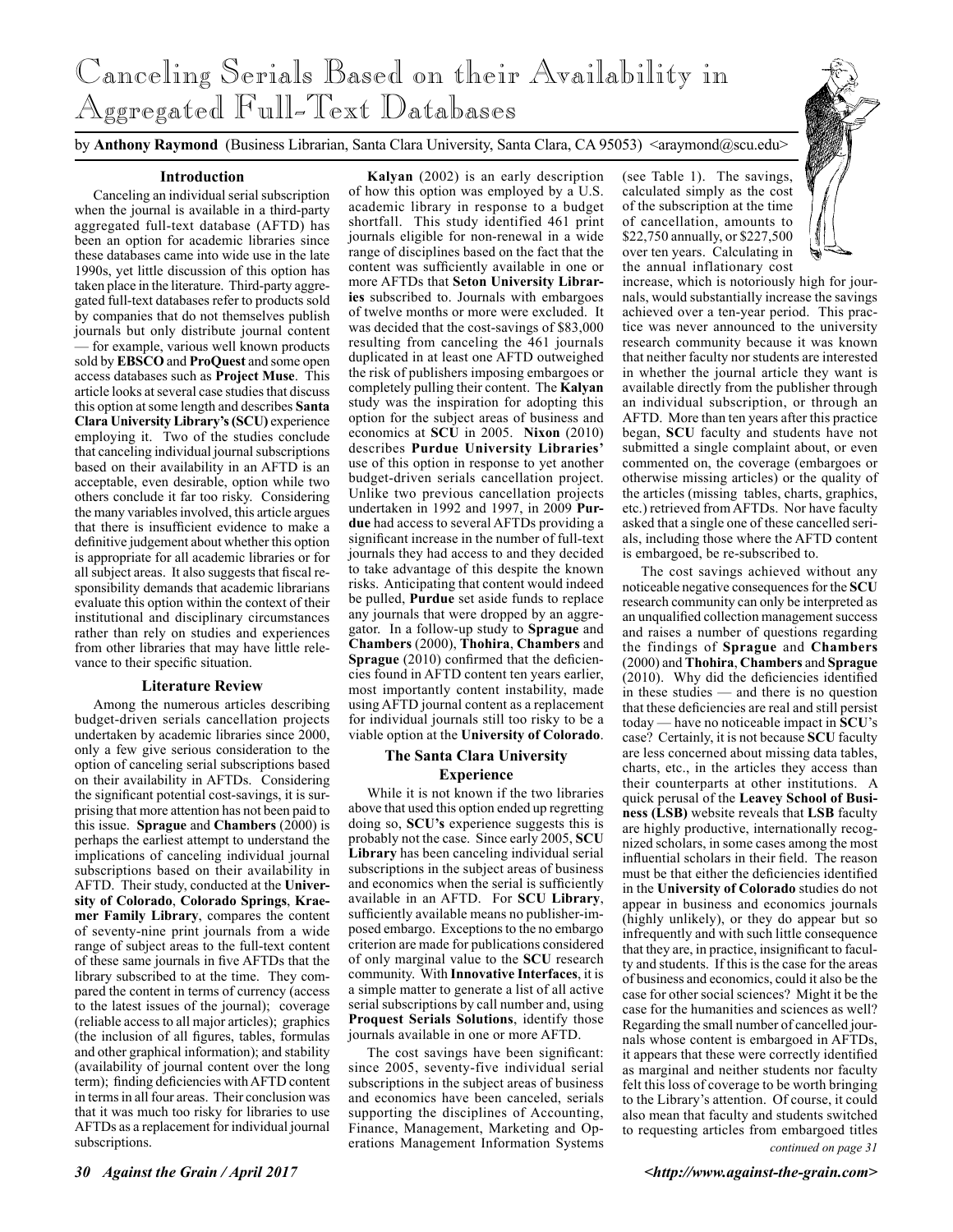|  |  | Table 1: Serials canceled because they were available in 3rd party AFTD. |  |  |
|--|--|--------------------------------------------------------------------------|--|--|
|  |  |                                                                          |  |  |

| Journal Name                                                                          | Embargoed              | <b>AFTD Name</b>                                                      |
|---------------------------------------------------------------------------------------|------------------------|-----------------------------------------------------------------------|
| Accounting historians journal                                                         | No                     | <b>Historical Abstracts with Full Text</b>                            |
| Administrative science quarterly                                                      | No                     | <b>Business Source Complete</b>                                       |
| Advertising age                                                                       | No                     | LexisNexis Academic                                                   |
| African business.                                                                     | No                     | <b>Business Source Complete</b>                                       |
| Agri marketing.                                                                       | No                     | OmniFile Full Text Mega (H.W. Wilson)                                 |
| The American banker                                                                   | No                     | <b>Business Source Complete</b>                                       |
| Antitrust bulletin                                                                    | 6 months               | <b>Business Source Complete</b>                                       |
| Asia pacific journal of management                                                    | 12 months              | <b>Business Source Complete</b>                                       |
| Asian development outlook                                                             | No                     | https://www.adb.org/publications/series/asian-development-outlook     |
| Australian economic papers                                                            | 12 months              | <b>Business Source Complete</b>                                       |
| Bank of England quarterly bulletin                                                    | No                     | <b>Business Source Complete</b>                                       |
| Banker                                                                                | No                     | Factiva                                                               |
| Business ethics quarterly: the journal of the Society for Business Ethics             | No                     | <b>Business Source Complete</b>                                       |
| Business review (Federal Reserve Bank of Philadelphia)                                | No                     | <b>Business Source Complete</b>                                       |
| Business week + pre-bound bimonthly                                                   | No                     | <b>Business Source Complete</b>                                       |
| Career development quarterly                                                          | No                     | <b>Business Source Complete</b>                                       |
| <b>CEPAL</b> review                                                                   | No                     | http://www.cepal.org                                                  |
| Communications of the Association for Information Systems                             | No                     | aisel.aisnet.org                                                      |
| Economic and political weekly                                                         | No                     | LexisNexis Academic                                                   |
| Economic and social survey of Asia and the Pacific                                    | No                     | http://www.unescap.org                                                |
| Euromoney                                                                             | 1 month                | <b>Business Source Complete</b>                                       |
| Federal reserve bulletin / issued by the Federal Reserve Board at Washington          | No                     | <b>Business Source Complete</b>                                       |
| <b>Financial management</b>                                                           | No                     | <b>Business Source Complete</b>                                       |
| Financial services review : the journal of individual financial management            | No                     | <b>Business Source Complete</b>                                       |
| Forbes                                                                                | No                     | <b>Business Source Complete</b>                                       |
| Foreign policy                                                                        | No                     | <b>Business Source Complete</b>                                       |
| Fortune                                                                               | No                     | <b>Business Source Complete</b>                                       |
| Forum : a journal of applied research in contemporary politics                        | No                     | <b>Political Science Complete</b>                                     |
| Freedom in the world                                                                  | No                     | https://freedomhouse.org/reports                                      |
| Global development finance                                                            | No                     | https://openknowledge.worldbank.org/                                  |
| Global economic prospects and the developing countries                                | No                     | http://www.worldbank.org/en/publication/global-economic-prospects     |
| Human development report                                                              | No                     | http://hdr.undp.org/en/global-reports                                 |
| Hunger<br><b>INFOR</b>                                                                | No<br>18 months        | http://hungerreport.org/downloads/<br><b>Business Source Complete</b> |
| International economic review                                                         | No                     | <b>Business Source Complete</b>                                       |
| International food and agribusiness management review                                 | No                     | http://www.ifama.org/Research-Library                                 |
| International journal of government auditing                                          | No                     | http://www.intosaijournal.org/currentedition/current.html             |
| International journal of market research : the journal of the Market Research Society | No                     | <b>Business Source Complete</b>                                       |
| Journal of applied probability                                                        | No                     | <b>Business Source Complete</b>                                       |
| Journal of business ethics                                                            | No                     | <b>Business Source Complete</b>                                       |
| Journal of commerce                                                                   | No                     | <b>Business Source Complete</b>                                       |
| Journal of consumer affairs                                                           | No                     | <b>Business Source Complete</b>                                       |
| Journal of financial counseling and planning                                          | No                     | <b>Business Source Complete</b>                                       |
| Journal of financial education                                                        | No                     | <b>Business Source Complete</b>                                       |
| Journal of government financial management                                            | No                     | <b>Business Source Complete</b>                                       |
| Journal of management information systems                                             | No                     | <b>Business Source Complete</b>                                       |
| Journal of modern African studies                                                     | No                     | <b>Black Studies Center</b>                                           |
| Journal of quality technology                                                         | No                     | Applied Science & Technology Source                                   |
| Journal of the Association for Information Systems                                    | No                     | Applied Science & Technology Source                                   |
| Logistics management                                                                  | No                     | <b>Business Source Complete</b>                                       |
| Marketing news                                                                        | No                     | <b>Business Source Complete</b>                                       |
| MEED : Middle East economic digest                                                    | No                     | <b>Business Source Complete</b>                                       |
| MIS quarterly : management information systems                                        | No                     | <b>Business Source Complete</b>                                       |
| NACE journal                                                                          | No                     | <b>Education Source</b>                                               |
| National tax journal                                                                  | No                     | <b>Business Source Complete</b>                                       |
| Nation's restaurant news : the weekly newspaper of the food service industry          | No                     | <b>Business Source Complete</b>                                       |
| Natural resources journal                                                             | No                     | LexisNexis Academic                                                   |
| New internationalist                                                                  | No                     | Academic Search Complete                                              |
| Pensions & investments                                                                | No                     | <b>Business Source Complete</b>                                       |
| Public citizen                                                                        | No                     | http://www.citizen.org/pc_news_issues/2014/                           |
| Public performance & management review                                                | No                     | <b>Business Source Complete</b>                                       |
| Public utilities fortnightly                                                          | No                     | LexisNexis Academic                                                   |
| Realtor magazine                                                                      | No                     | http://realtormag.realtor.org/                                        |
| Regulation                                                                            | No                     | <b>Business Source Complete</b>                                       |
| Review of economic studies                                                            | 12 months              | <b>Business Source Complete</b>                                       |
| Review of economics and statistics                                                    | 12 months              | <b>Business Source Complete</b>                                       |
| Review of income and wealth                                                           | 12 months<br>12 months | <b>Business Source Complete</b>                                       |
| Scandinavian journal of economics<br>Scottish journal of political economy            | 12 months              | <b>Business Source Complete</b><br><b>Business Source Complete</b>    |
| State of food and agriculture                                                         | No                     | http://www.fao.org/publications/sofa/en/                              |
| Trimestre económico                                                                   | No                     | <b>Business Source Complete</b>                                       |
| Wall Street journal.                                                                  | No                     | Factiva                                                               |
| Wines & vines                                                                         | No                     | Factiva                                                               |
| Wired                                                                                 | No                     | Applied Science & Technology Source                                   |
| WWD: Women's wear daily                                                               | No                     | <b>Business Source Complete</b>                                       |